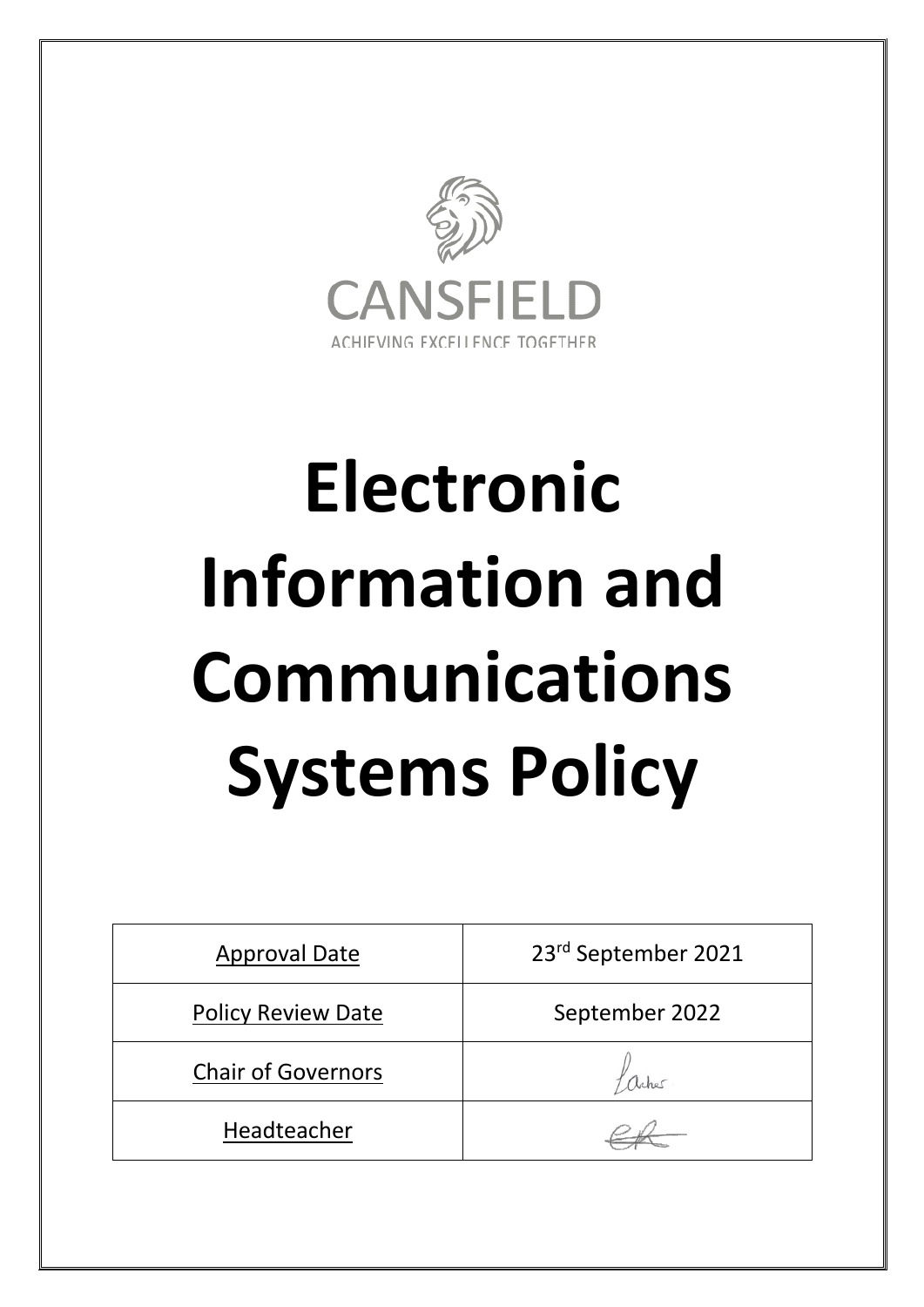## **1. Introduction**

The school's electronic communications systems and equipment are intended to promote effective communication and working practices and are critical to the success of our provision of excellent service.

This policy does not form part of any employee's terms and conditions of employment and is not intended to have contractual effect. It is provided for guidance to all members of staff at the school who are required to familiarise themselves and comply with its contents. The school reserves the right to amend its content at any time.

This policy outlines the standards that the school requires all users of these systems to observe, the circumstances in which the school will monitor use of these systems and the action the school will take in respect of any breaches of these standards.

The use by staff and monitoring by the school of its electronic communications systems is likely to involve the processing of personal data and is therefore regulated by the General Data Protection Regulation (GDPR) and all data protection laws and guidance in force.

Staff are referred to the school's Data Protection Policy for further information. The school is also required to comply with the Regulation of Investigatory Powers Act 2000, the Telecommunications (Lawful Business Practice) (Interception of Communications) Regulations 2000 and the principles of the European Convention on Human Rights incorporated into UK law by the Human Rights Act 1998.

All members of staff are required to comply with the provisions set out in this policy at all times to protect the school's electronic systems from unauthorised access or harm. Breach of this policy will be regarded as a disciplinary offence and dealt with under the school's disciplinary procedure and in serious cases may be treated as gross misconduct leading to summary dismissal.

The school has the right to monitor all aspects of its systems, including data which is stored under the school's computer systems in compliance with the GDPR.

This policy mainly deals with the use (or misuse) of computer equipment, e-mail, internet connection, telephones, iPads (and other mobile device tablets), Blackberries, personal digital assistants (PDAs) and voicemail, but it applies equally to the use of fax machines, copiers, scanners, and the like.

## **2. Equipment Security and Passwords**

All members of staff are responsible for the security of the equipment allocated to or used by them and must not allow it to be used by anyone other than in accordance with this policy.

Passwords are unique to each user and staff are required to select a password that cannot be easily broken and which contains at least 8 characters including both numbers and letters, upper case and or special characters.

Passwords must be kept confidential and must not be made available to anyone else unless authorised by a member of the Senior Leadership Group who will liaise with the Network Manager as appropriate and necessary. Any member of staff who discloses his or her password to another employee in the absence of express authorisation will be liable to disciplinary action under the school's disciplinary procedures. Any member of staff who logs on to a computer using another member of staff's password will be liable to disciplinary action up to and including summary dismissal for gross misconduct.

If given access to the school email system or to the internet, staff are responsible for the security of their terminals. Staff are required to log off when they are leaving the terminal unattended or when leaving the office to prevent unauthorised users accessing the system in their absence. The Senior Leadership Group and / or Network Manager may do spot checks from time to time to ensure compliance with this requirement.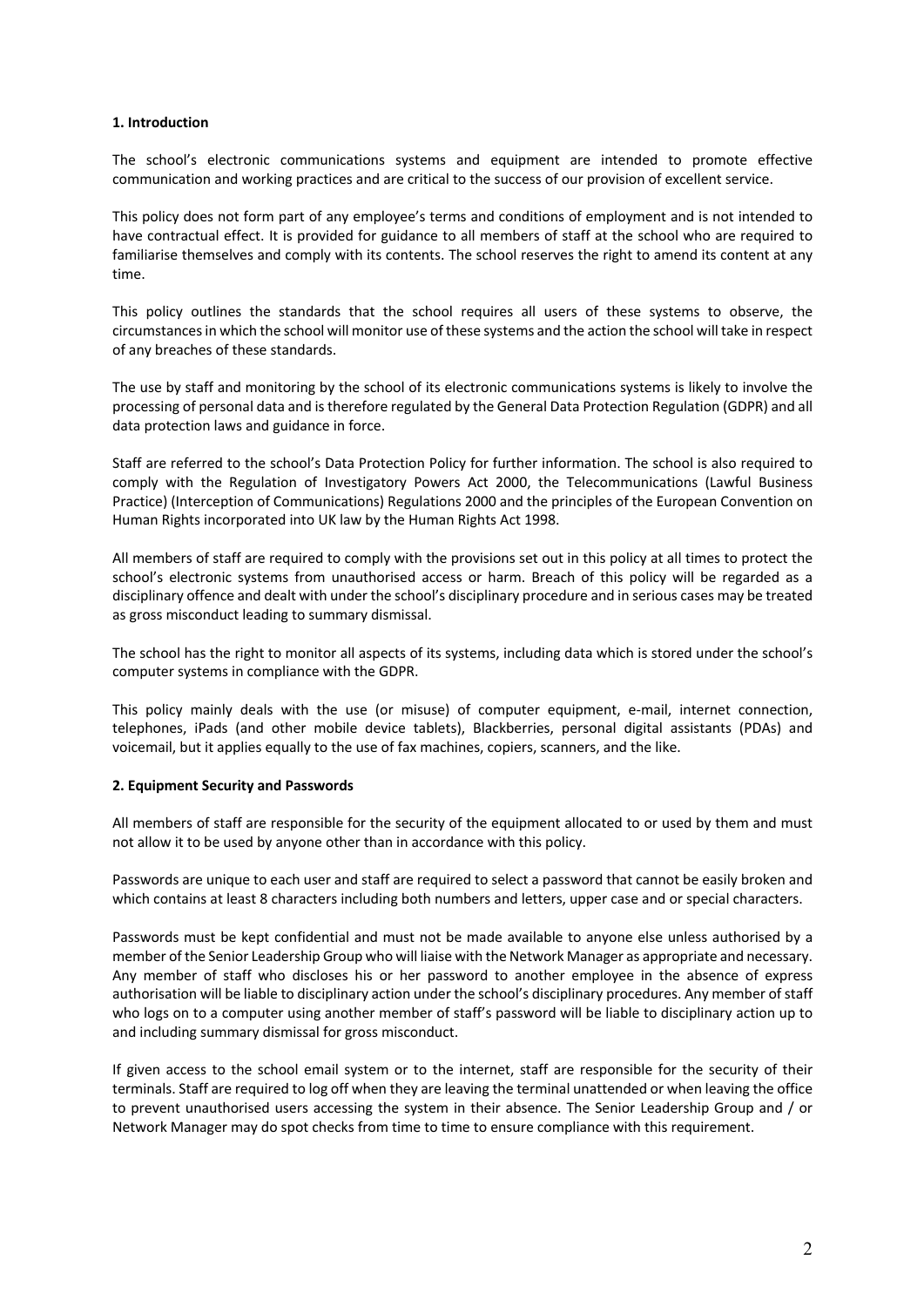Staff should be aware that if they fail to log off and leave their terminals unattended they may be held responsible for another user's activities on their terminal in breach of this policy, the school's Data Protection Policy and / or the requirement for confidentiality in respect of certain information.

Logging off prevents another member of staff accessing the system in the user's absence and may help demonstrate in the event of a breach in the user's absence that he or she was not the party responsible.

Staff without authorisation should only be allowed to use terminals under supervision. Desktop PCs and cabling for telephones or computer equipment should not be moved or tampered with without first consulting and obtaining the express approval of Network Manager.

On the termination of employment for any reason, staff are required to provide a full handover detailing the drives, folders and files where their work can be located and accessed. The school reserves the right to require employees to hand over all school data held in computer useable format.

Members of staff who have been issued with a laptop, iPad (or other mobile device tablet), PDA or Blackberry must ensure that it is kept secure at all times, especially when travelling. Passwords must be used to secure access to data kept on such equipment to ensure that confidential data is protected in the event that the machine is lost or stolen. Staff should also observe basic safety rules when using such equipment e.g. ensuring that they do not use or display such equipment in isolated or dangerous areas. Staff should also be fully aware that if using equipment on public transport, documents can be easily read by other passengers.

# **3. Systems Use and Data Security**

Members of staff should not delete, destroy or modify any of the school's existing systems, programs, information or data which could have the effect of harming or exposing to risk or harm the school, its staff, students, or any other party.

All members of staff are prohibited from downloading, installing or running software from external sources without obtaining prior authorisation from the Network Manager who will consider bona fide requests for work purposes. Please note that this includes instant messaging programs, screen savers, photos, video clips, games, music files and opening any documents or communications from unknown origins.

Where consent is given all files and data should always be virus checked before they are downloaded onto the school's systems. If in doubt, the employee should seek advice from Network Manager or a member of the Senior Leadership Team.

The following must never be accessed from the network because of their potential to overload the system or to introduce viruses:

- Audio and video streaming;
- Instant messaging;
- Chat rooms;
- Social networking sites; and
- Webmail (such as Hotmail or Yahoo).

No device or equipment should be attached to our systems without the prior approval of Network Manager or Senior Leadership Team. This includes, but is not limited to, any PDA or telephone, iPad (or other mobile device tablet), USB device, i-pod, digital camera, MP3 player, infra red connection device or any other device.

The school monitors all emails passing through its systems for viruses. Staff should be cautious when opening emails from unknown external sources or where for any reason an email appears suspicious (such as ending in '.exe'). The Network Manager should be informed immediately if a suspected virus is received. The school reserves the right to block access to attachments to email for the purpose of effective use of the system and compliance with this policy. The school also reserves the right not to transmit any email message.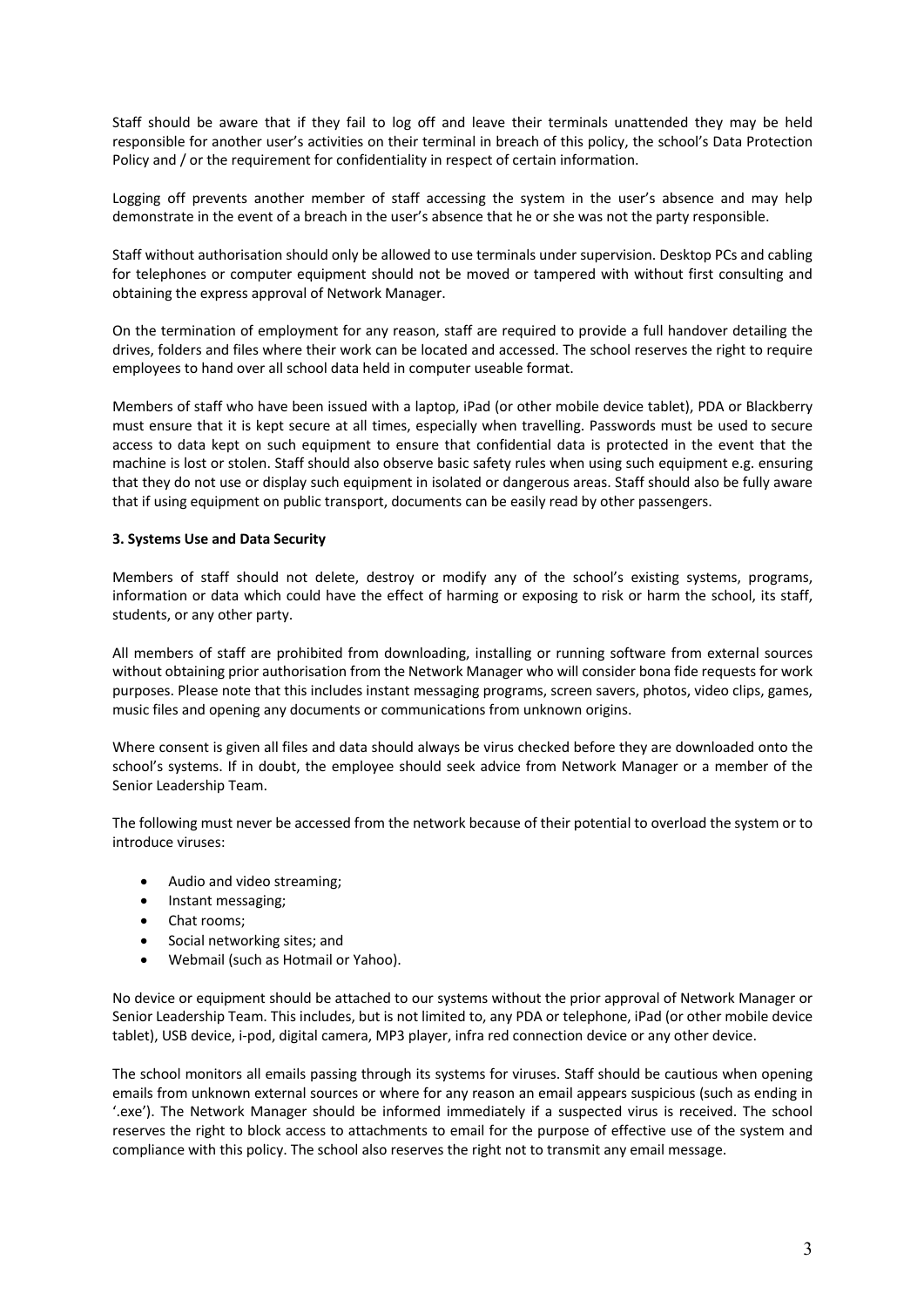Staff should not attempt to gain access to restricted areas of the network or to any password-protected information unless they are specifically authorised to do so.

Misuse of the school's computer systems may result in disciplinary action up to and including summary dismissal.

#### **4. Email Etiquette and Content**

Email is a vital business tool, but often lapses inappropriately into an informal means of communication and should therefore be used with great care and discipline.

The school's email facility is intended to promote effective communication within the business on matters relating to the School's business activities and access to the school's email facility is provided for work purposes only.

Staff are permitted to make occasional personal use of the school's email facility provided such use is in strict accordance with this policy (see Personal Use below). Excessive or inappropriate personal use of the school's email facility will be treated as a disciplinary offence resulting in disciplinary action up to and including summary dismissal depending on the seriousness of the offence.

Staff should always consider if email is the appropriate medium for a particular communication. The school encourages all members of staff to make direct contact with individuals rather than communicate by email wherever possible to maintain and enhance good working relationships.

Messages sent on the email system should be written as professionally as a letter or fax message and should be concise and directed only to relevant individuals on a need to know basis. The content and language used in the message must be consistent with the school's best practice.

Emails should never be sent in the heat of the moment or without first checking the content and language and considering how the message is likely to be received. Staff are encouraged wherever practicable to write a draft email first, print it out and review it carefully before finalising and sending. As a rule of thumb if a member of staff would not be happy for the email to be read out in public or subjected to scrutiny then it should not be sent.

All members of staff should remember that emails can be the subject of legal action for example in claims for breach of contract, confidentiality, defamation, discrimination, harassment etc against both the member of staff who sent them and the school. Staff should take care with the content of email messages, as incorrect or improper statements can give rise to personal liability of staff and to liability of the school in the same way as the contents of letters or faxes.

Email messages may of course be disclosed in legal proceedings in the same way as paper documents. Deletion from a user's inbox or archives does not mean that an email is obliterated and all email messages should be treated as potentially retrievable, either from the main server or using specialist software. This should be borne in mind when considering whether email is an appropriate forum of communication in the circumstances of the case and if so the content and language used.

Staff should assume that email messages may be read by others and not include in them anything which would offend or embarrass any reader, or themselves, if it found its way into the public domain. The school standard disclaimer should always be used on every email.

Staff should ensure that they access their emails at least once every working day, stay in touch by remote access when travelling or working out of the office and should use an out of office response when away from the office for more than a day. Staff should endeavour to respond to emails marked 'high priority' as soon as is reasonably practicable.

Members of staff are strictly forbidden from sending abusive, obscene, discriminatory, racist, harassing, derogatory or defamatory messages. If such messages are received, they should not be forwarded and should be reported to a member of the Senior Leadership Team immediately. If a recipient asks you to stop sending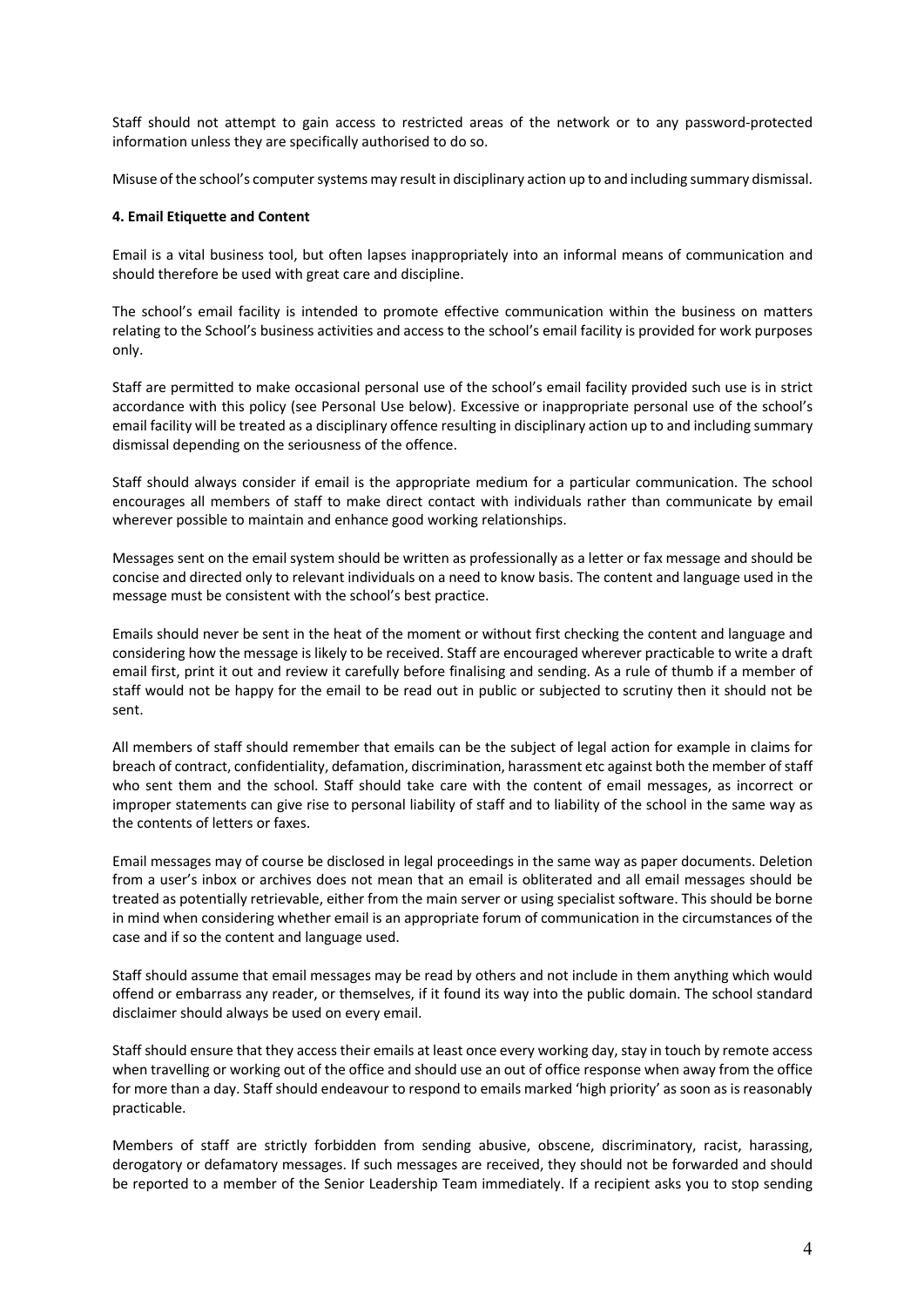them personal messages then always stop immediately. Where appropriate, the sender of the email should be referred to this policy and asked to stop sending such material.

If you feel that you have been harassed or bullied, or are offended by material sent to you by a colleague via email, you should inform the Business Manager who will usually seek to resolve the matter informally.

If an informal procedure is unsuccessful, you may pursue the matter formally under the school's formal grievance procedure.

## *As general guidance, staff must not:*

- Send any email, including resending and forwarding, containing sexually explicit or otherwise offensive material either internally or externally;
- Send any email communication which may be regarded as harassing or insulting. Complaints about the performance or service of other departments or individuals must be made on a face-to-face basis in accordance with normal and courteous practice;
- Send or forward private emails at work which they would not want a third party to read;
- Send or forward chain mail, junk mail, cartoons, jokes or gossip either within or outside the school;
- Contribute to system congestion by sending trivial messages or unnecessarily copying or forwarding emails to those who do not have a real need to receive them;
- Sell or advertise using the systems or broadcast messages about lost property, sponsorship or charitable appeals.
- Agree to terms, enter into contractual commitments or make representations by email unless the appropriate authority has been obtained. A name typed at the end of an email is a signature in the same way as a name written in ink at the end of a letter;
- Download or email text, music and other content on the internet subject to copyright protection, unless it is clear that the owner of such works allows this;
- Send messages containing any reference to other individuals or any other business that may be construed as libellous;
- Send messages from another worker's computer or under an assumed name unless specifically authorised;
- Send confidential messages via email or the internet, or by other means of external communication which are known not to be secure;
- Email may normally only be used to communicate internally with colleagues and students (where appropriate and necessary) and externally to parents, suppliers and third parties on academic / service related issues. Urgent or important messages to family and friends are permitted, but must be of a serious nature.

The school recognises that it is not always possible to control incoming mail. Any material which would be considered as inappropriate or unprofessional, sexually explicit or offensive should be deleted at once. Any member of staff who finds that they are receiving such communications from known sources is responsible for contacting that source in order to request that such communication is not repeated.

Staff who receive an email which has been wrongly delivered should return it to the sender of the message. If the email contains confidential information or inappropriate material (as described above) it should not be disclosed or forwarded to another member of staff or used in any way. The Network Manager should be informed as soon as reasonably practicable.

## **5. Use of the Web and the Internet**

When a website is visited, devices such as cookies, tags or web beacons may be employed to enable the site owner to identify and monitor visitors. If the website is an inappropriate one such a marker could be a source of embarrassment to the school, especially if a member of staff has accessed, downloaded, stored or forwarded inappropriate material from the website. Staff may even be committing a criminal offence if, for example, the material is pornographic in nature.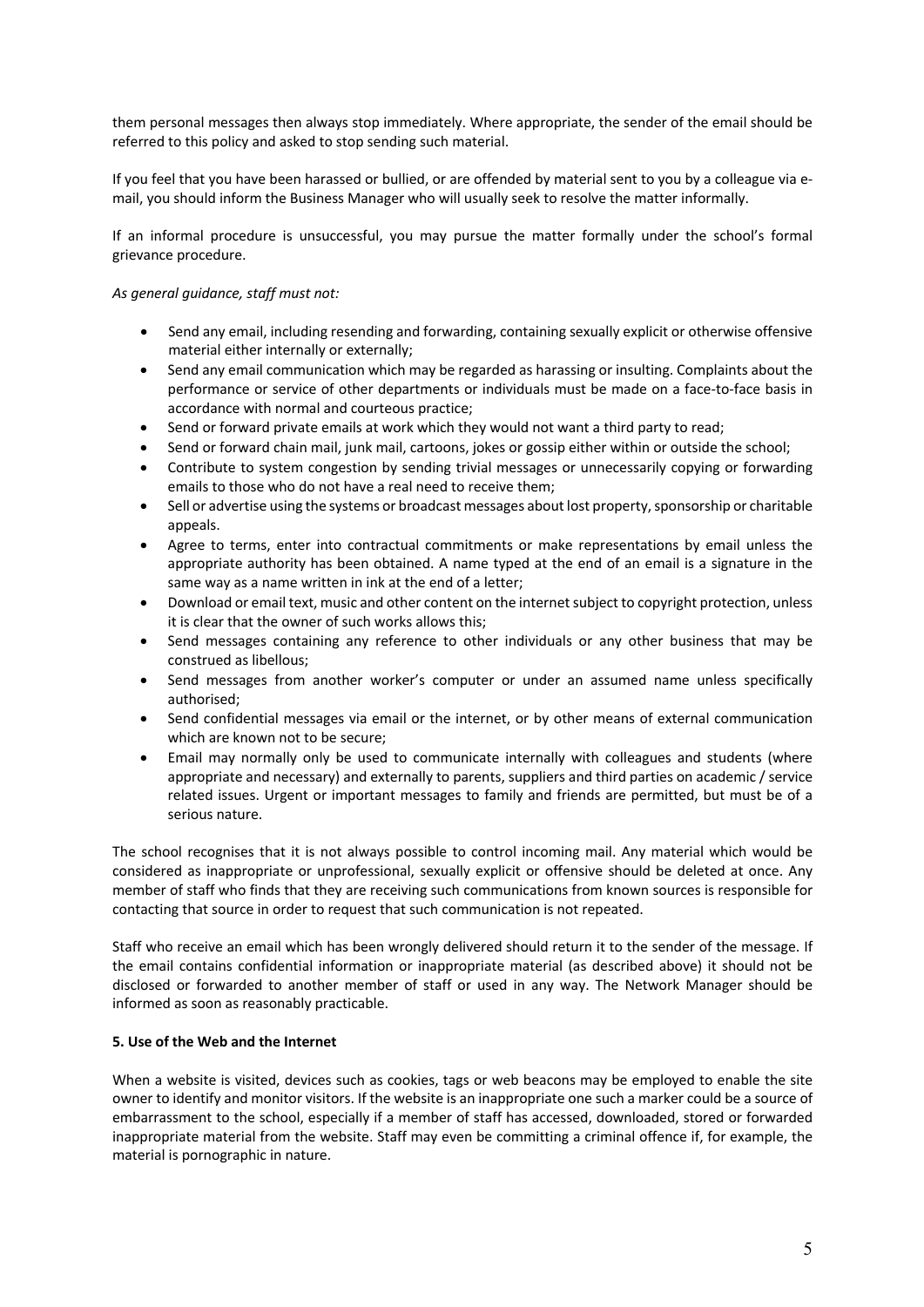Staff must not therefore access from the school's system any web page or any files (whether documents, images or other) downloaded from the web which, on the widest meaning of those terms, could be regarded as illegal, offensive, in bad taste or immoral. While content may be legal in the UK it may be in sufficient bad taste to fall within this prohibition.

As a general rule, if any person within the school (whether intending to view the page or not) might be offended by the contents of a page, or if the fact that the school's software has accessed the page or file might be a source of embarrassment if made public, then viewing it will be a breach of this policy.

Staff should not under any circumstances use school systems to participate in any internet chat room, post messages on any internet message board or set up or log text or information even in their own time.

Remember also that text, music and other content on the internet are copyright works. Staff should not download or email such content to others unless certain that the owner of such works allows this.

The school's website may be found at www.cansfield.wigan.sch.uk, this website is intended to convey our core values and excellence in the educational sector. All members of staff are encouraged to give feedback concerning the site and new ideas and inclusions are welcome. All such input should be submitted to the Headteacher in the first instance. Only expressly authorised and designated members of staff are permitted to make changes to the website.

The school has published relevant information on its own intranet for the use of all staff. All such information is regarded as confidential to the school and may not be reproduced electronically or otherwise for the purposes of passing it to any individual not directly employed by the school. Any exceptions to this must be authorised by the Business Manager who will liaise with the Senior Leadership Team as appropriate and necessary.

## **6. Personal Use of the School's Systems**

The school permits the incidental use of its internet, email and telephone systems to send personal email, browse the web and make personal telephone calls subject to certain conditions set out below.

Our policy on personal use is a privilege and not a right. The policy is dependent upon it not being abused or overused and we reserve the right to withdraw our permission or amend the scope of this policy at any time.

The following conditions must be met for personal usage to continue:

- Use must be minimal and take place out of normal working hours (that is, during the member of staff's usual break time or shortly before or after normal working hours);
- Personal emails must be labelled 'personal' in the subject header;
- Use must not interfere with business or office commitments;
- Use must not commit the school to any marginal costs;
- Use must comply at all times with the rules and guidelines set out in this policy;
- Use must also comply with the school's compliment of operational policies and procedures.

Staff should be aware that any personal use of the systems may also be monitored (see below) and, where breaches of this policy are found, action may be taken under our disciplinary procedures. Excessive inappropriate personal use of the school's email facility will be treated as a disciplinary offence resulting in disciplinary action up to and including summary dismissal depending on the seriousness of the offence.

## **7. Inappropriate Use of Equipment and Systems**

Reasonable personal use is permissible provided it is in full compliance with the school's rules, policies and procedures.

Misuse or abuse of our telephone or email system or inappropriate use of the internet in breach of this policy will be dealt with in accordance with the school's disciplinary procedures.